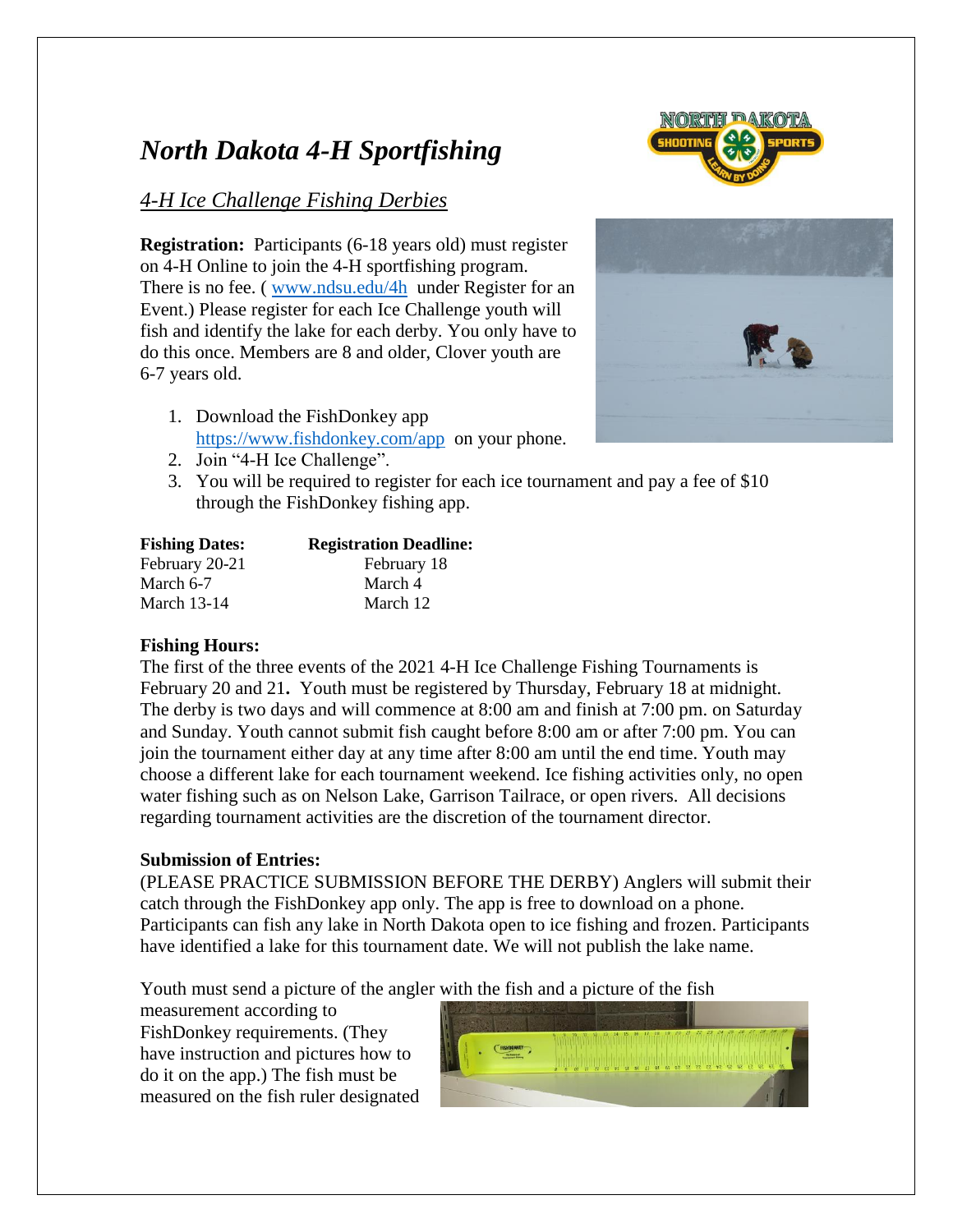for the 4-H Ice Challenge. The yellow 30 inch ruler is available through Fish Donkey. To measure a fish longer than 30 inches, youth can use the combination of the fish ruler and a carpenter measuring tape. The fish must have its color and appear fresh caught. Do not throw them on the ice and measure them after a day of fishing.

We are not responsible and will make no concessions for those who try to submit early or late. The submission pictures are time stamped.

#### **Prizes/Awards**

**The prizes for fish caught will be determined by length.** Each contestant is allowed to enter a stringer of three fish in perch and crappie divisions. The awards are for the top 3 individuals with the largest stringer in inches. The walleye and northern pike divisions are for largest individual fish. The angler can be awarded only one place/prize in each of the fish species. Places are awarded  $1<sup>st</sup>$  through  $3<sup>rd</sup>$  in each category. In the event of a tie, persons will receive comparable prizes.

At this time, awards are fish trophies for top places and medals for 2nd and 3rd. This may change according to donations or prize sponsorships.

Leaders in each fish category will be posted periodically as submitted. While we support catch and release, legal fish keeping is up to the individual.

#### **Youth Fishing Requirements:**

Youth must be 6 -18 years old and registered in 4-H Online system of our 4-H program at ndsu.edu/4h. There is no charge for registering. Youth can legally have four lines. Youth must be in attendance and in control of the fishing lines. Adults may help land a big fish but must not take control of the line from the youth.

#### **Safety Thoughts:**

Anglers should not venture out on ice that has not been tested without an adult. The 4-H program recommends that anglers follow COVID safety guidelines of masks and social distancing when necessary. North Dakota State University, NDSU Extension Service or North Dakota 4-H are not responsible for accidents or COVID safety compliance by individuals.

#### **Cancellations or Postpone:**

In the event of a dangerous storm that appears to be statewide, a cancellation will be issued. If a section of the state appears to be safe, the tournament will go on as planned. We will send email notification if weather or other events become an issue.

#### Tournament Director: [Adrian.Biewer@ndsu.edu](mailto:Adrian.Biewer@ndsu.edu) or 701-640-5103

NDSU Extension does not endorse commercial products or companies even though reference may be made to tradenames, trademarks or service names. NDSU encourages you to use and share this content, but please do so under the conditions of our Creative Commons license. You may copy, distribute, transmit and adapt this work as long as you give full attribution, don't use the work for commercial purposes and share your resulting work similarly. For more information, visit www.ag.ndsu.edu/agcomm/creative-commons.

County commissions, North Dakota State University and U.S. Department of Agriculture cooperating. NDSU does not discriminate in its programs and activities on the basis of age, color, gender expression/identity, genetic information, marital status, national origin, participation in lawful off-campus activity, physical or mental disability, pregnancy, public assistance status, race, religion, sex, sexual orientation, spousal relationship to current employee, or veteran status, as applicable. Direct inquiries to Vice Provost for Title IX/ADA Coordinator, Old Main 201, NDSU Main Campus, 701-231-7708, ndsu.eoaa@ndsu.edu. This publication will be made available in alternative formats for people with disabilities upon request, 701-231-7881.